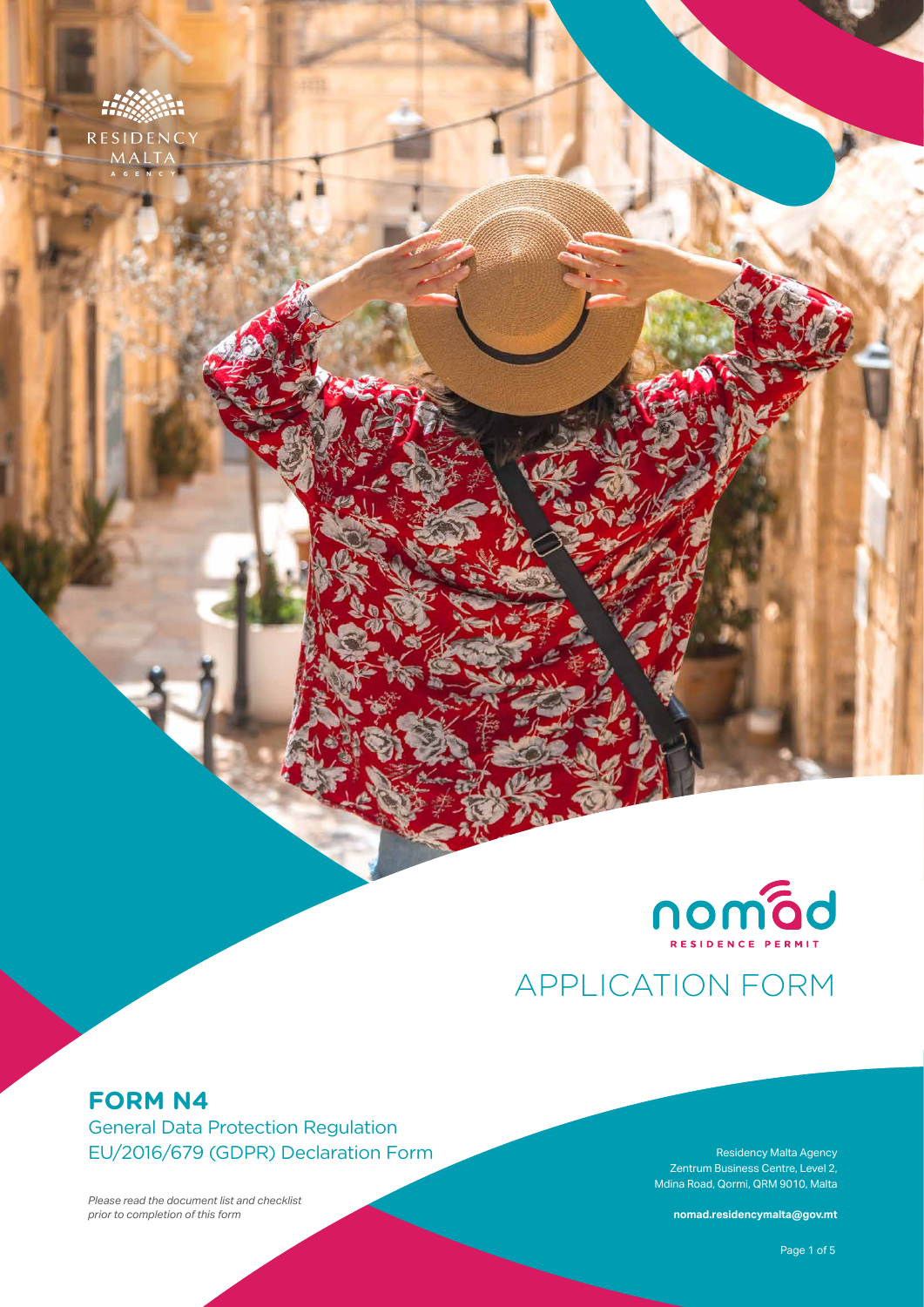*Please type in your response. Handwritten forms will not be accepted. Use blue ink only for signatures, tick boxes and strikethroughs.*

#### **Details of Main Applicant/Family Member/Dependant**

| Full legal name and surname (Applicant's Details): |  |                  |
|----------------------------------------------------|--|------------------|
| Address:                                           |  |                  |
|                                                    |  | (address line 1) |
|                                                    |  | (address line 2) |
|                                                    |  |                  |
|                                                    |  |                  |
|                                                    |  |                  |
| Identification document number (ID/Passport):      |  |                  |
|                                                    |  |                  |

#### **PART A**

Residency Malta Agency (the Agency) includes its officers, agents and any other third-party representatives that the Agency may engage as approved by the Agency, in any stage of the processing of this application.

Any processing of personal data shall be regulated by Regulation 2016/679 of the European Parliament and of the Council of 27 April 2016 on the protection of natural persons with regard to the processing of personal data and on the free movement of such data, and repealing Directive 95/46/EC (the 'GDPR') and the Data Protection Act (Cap. 586 of the Laws of Malta), including any regulations issued thereunder, and for this purpose.

The Agency shall be the data controller, which determines the purposes and means of the processing of personal data (the "Personal Data") in relation to this application.

Recipients engaged by the Agency, which processes personal data on behalf of the Agency, shall be deemed to be a processor.

The Agency hereby declares that all processing of Personal Data with respect to this application is made in accordance with the provisions of the GDPR, the Immigration Act and other regulations issued thereunder, and any other law to which the Agency may be subject.

The Agency shall comply with the principles relating to processing of personal data pursuant to article 5(1) of the Regulation and apply appropriate technical and organisational measures to ensure a level of security appropriate to the risk posed.

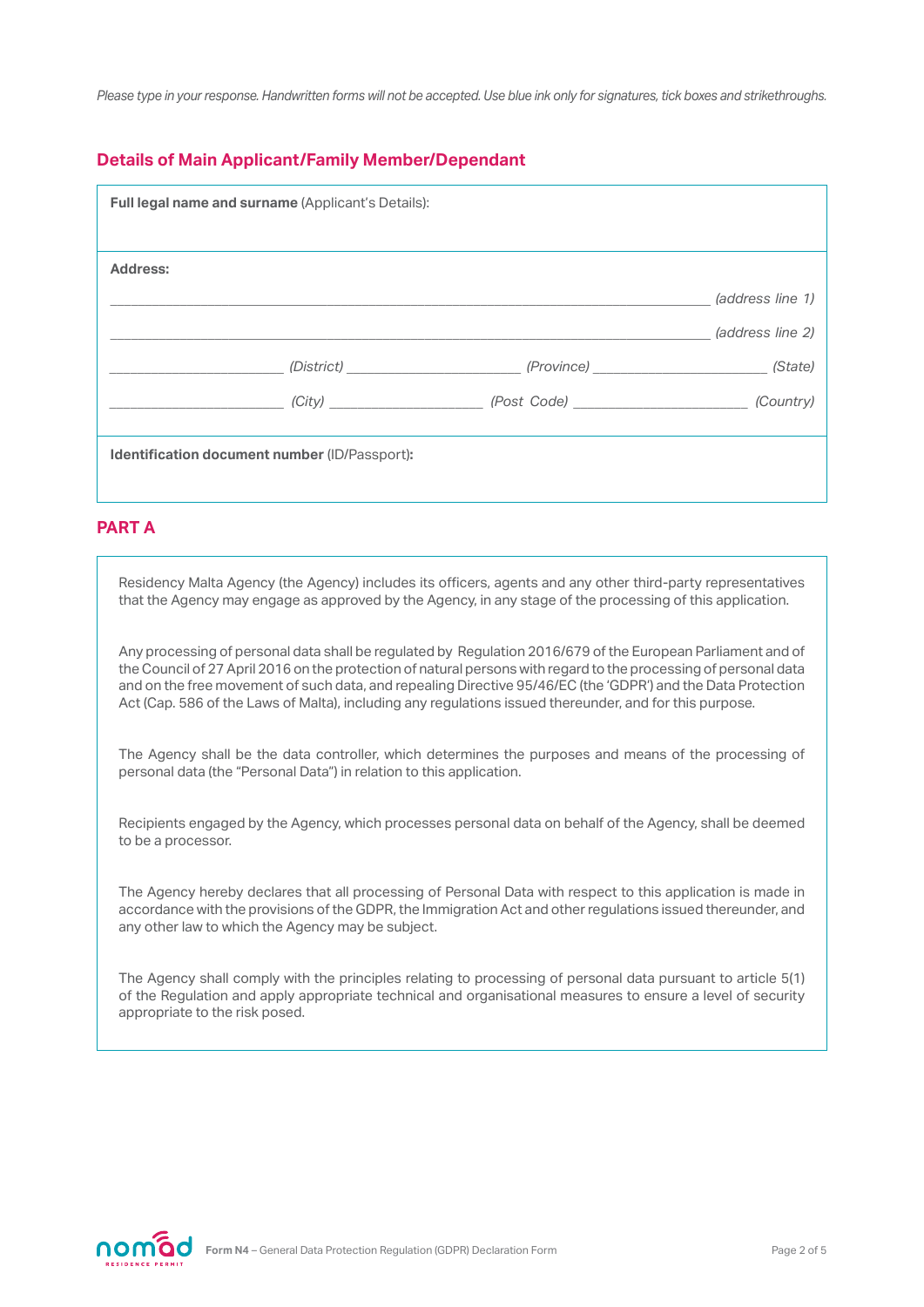Such Personal Data shall be processed for the purpose of issuing a residency card in terms of the Nomad Residence Permit regulations. The processing operations may include the following:

- a) verifying the identity of the Main Applicant and/or of his/her family and/or his/her dependants;
- b) carrying out due diligence checks both before and after the granting of this application, to comply with statutory requirements and obligations in Malta and abroad, in relation to anti-money laundering and also the countering of the financing of terrorism;
- c) disclosing personal data to third parties including banks, government bodies and authorities as required by law or as otherwise required in pursuance of the application submitted under the Nomad Residence Permit;
- d) obtaining from public sources, government agencies and/or private agencies/entities information, credit reports, criminal records and/or any other kind of records deemed necessary, about the Main Applicant and/or of his/her family and/or his/her dependants; and
- e) complying with any other legal obligation to which the Agency shall be subject.

The Agency shall ensure that all rights of the Data Subject (the 'Data Subject') emanating from Chapter III of the GDPR are safeguarded. The Data Subject may submit a request in writing to exercise his rights and such request shall be brought to the attention of the Data Protection Officer (the "DPO") at dpo.residencymalta@ gov.mt

In this respect, the Data Subject shall have the following rights, which are not absolute and may be limited/ restricted:

- The right of access: the Data Subject shall have the right to obtain confirmation as to whether or not personal data concerning him are being processed, and where that is the case, the data subject shall be provided with a copy of the personal data undergoing processing and the supplementary information contained in article 15(1)(a) to (h) of the Regulation;
- The right to rectification: the Data Subject shall have the right to obtain rectification of any inaccurate Personal Data and the right to have incomplete personal data completed, including by means of providing a supplementary statement;
- The right to erasure: in certain circumstances, the Data Subject shall have the right to obtain the erasure of Personal Data concerning him or her;
- The right to erasure: in certain circumstances, the Data Subject shall have the right to obtain the erasure of Personal Data concerning him or her;
- The right to restriction of processing: in certain circumstances, the Data Subject shall request the controller to restrict the processing of his or her personal data, including if the data subject believes that the processing is unlawful or that the data held by the controller is inaccurate;
- The right to withdraw consent: where the processing is based on consent, the data subject shall have the right to withdraw his or her consent. Withdrawal of consent shall not affect the lawfulness of the processing based on consent prior to the withdrawal of consent;
- The right to data portability: the Data Subject shall have the right to receive its Personal Data in a structured, commonly used and machine-readable format and where technically feasible, the Data Subject may request that the controller transmits the personal data to a third party controller indicated by the Data Subject;
- The right to object: the Data Subject shall have the right to object to the processing of personal data, at any time, to the processing of personal data concerning him, where the processing is based on article 6(1)(e) or (f) of the Regulation, particularly when the Agency processes the personal data for marketing purposes.

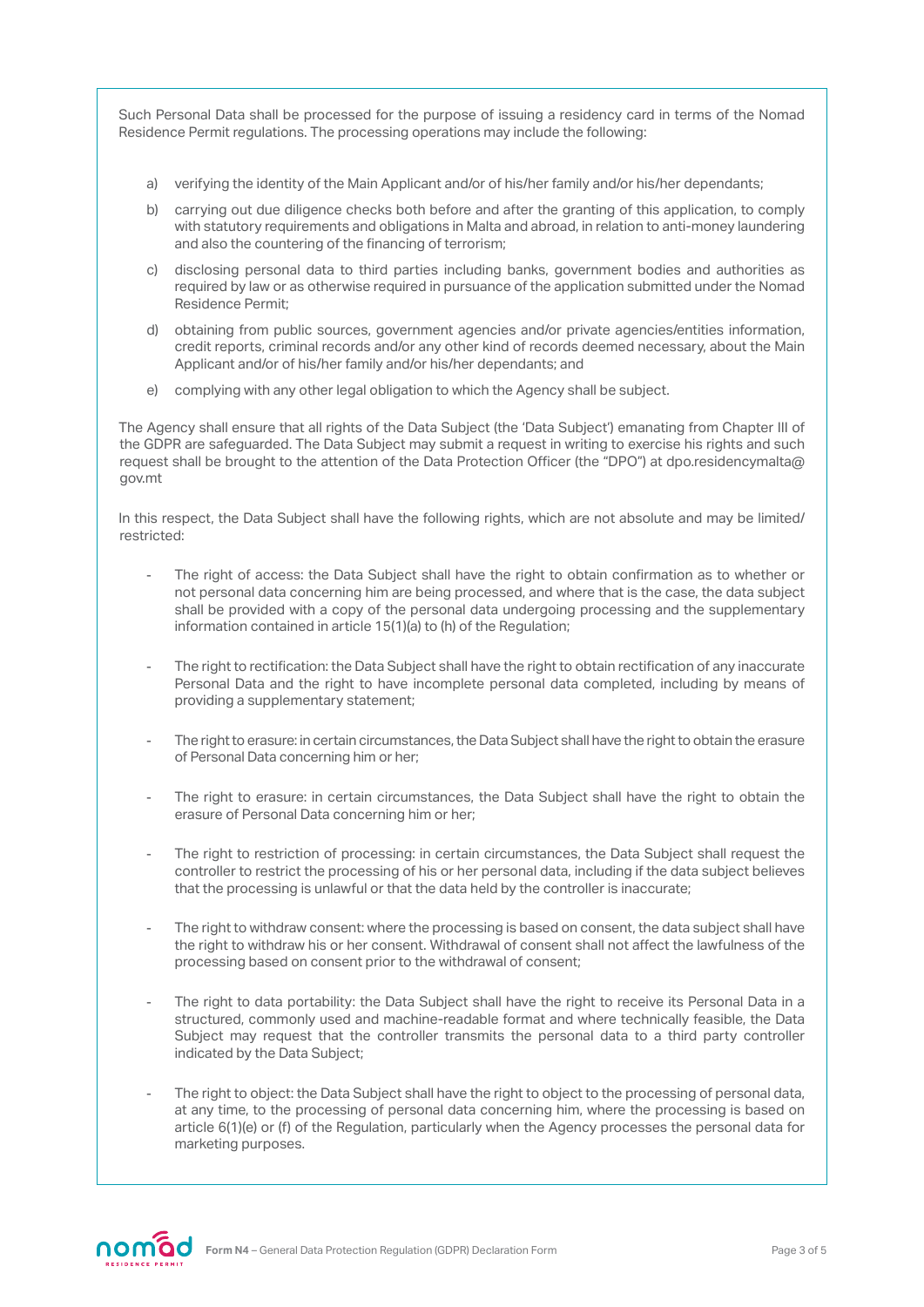The legal basis for the processing of Personal Data is where the Data Subject has provided its consent or insofar as this is necessary for the Agency to be able to provide its services and abide by its obligations and for the purposes indicated herein. The Agency may also process Personal Data on the basis of any legitimate interest or in order to comply with any legal obligations. This may include the establishment, exercise or defence of legal claims or in order to comply with an order of any court, tribunal or authority.

Marketing communications shall only be received if requested by the Data Subject, by providing the Agency with the relevant contact details. The Agency shall not share Personal Data with any third party for marketing purposes without the Data Subject's unambiguous consent.

The Agency may transfer the Personal Data of the Data Subject outside the European Economic Area and in such case, it shall ensure that there are appropriate safeguards in place to ensure that Personal Data is adequately protected.

The Agency has adopted various measures, both technical and organisational, to help protect communication against the destruction, loss, misuse and alteration of Personal Data which have been collected and used including ensuring that any transfers of data are secured through secured communication.

The Personal Data collected shall retain the personal data for the time period required to meet the purposes for which it is collected.

The Agency, as data controller, may be contacted via its DPO at dpo.residencymalta@gov.mt or on +356 22034000.

#### **PART B**

To the extent that the content of this GDPR declaration conflicts with the content of any other official form issued by the Agency in so far as GDPR is concerned, the content of this GDPR declaration shall prevail.

#### **PART C**

| (full name and surname) of | ι,         |
|----------------------------|------------|
| (address line 1)           |            |
| (address line 2)           |            |
| (State)<br>(Province)      | (District) |
| (Country)<br>(Post Code)   | (City)     |

*confirm that I have read and fully understood the contents of this Form N4 - General Data Protection Regulation EU 2016/679 (GDPR) Declaration Form and declare that I consent to my personal data being processed under the grounds and for the purposes of this application and that I am consciously signing this Form N4 hereunder in acceptance hereof.*

| Signature of Main Applicant/Family Member/Dependant* | Date of signature |
|------------------------------------------------------|-------------------|
|                                                      |                   |
|                                                      |                   |
|                                                      |                   |

*\* In the case of a minor Dependant, this form is still required and has to be signed by the parent/guardian being a person indicated in the Nomad Residence Permit Application.*